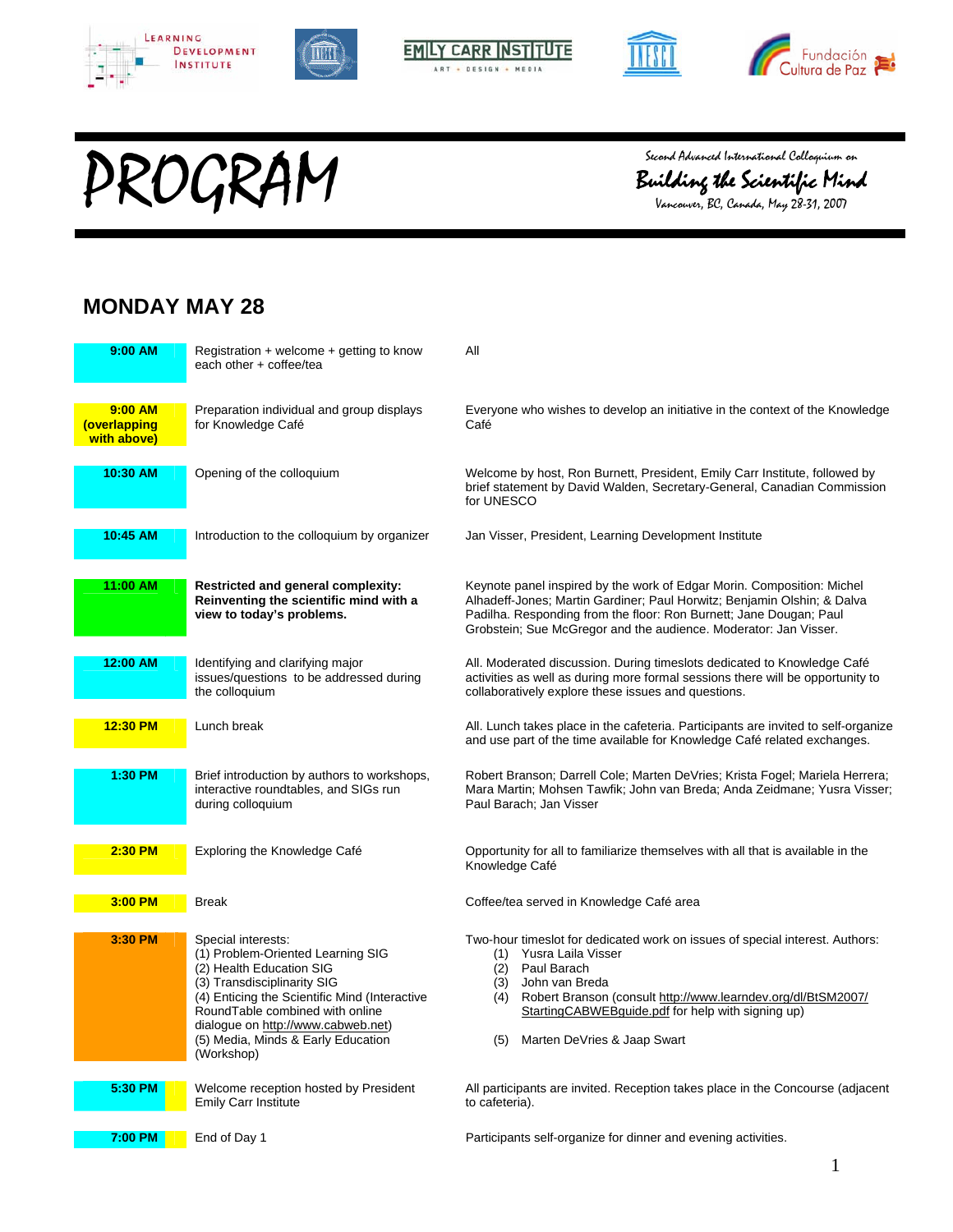## **TUESDAY MAY 29**

| $9:00$ AM | Science for the Long-Term Future                                                                                                                                                                                                                                                                                                                                                            | Tele-presentation + discussion from Copenhagen, Denmark, by John Scales<br>Avery                                                                                                                                                         |
|-----------|---------------------------------------------------------------------------------------------------------------------------------------------------------------------------------------------------------------------------------------------------------------------------------------------------------------------------------------------------------------------------------------------|------------------------------------------------------------------------------------------------------------------------------------------------------------------------------------------------------------------------------------------|
| 9:30 AM   | Human thinking: Lessons from<br>Neuroscience                                                                                                                                                                                                                                                                                                                                                | Keynote presentation with discussion by Kalina Christoff                                                                                                                                                                                 |
| 10:30 AM  | Break                                                                                                                                                                                                                                                                                                                                                                                       | Coffee/tea served in Knowledge Café area                                                                                                                                                                                                 |
| 11:00 AM  | An Overview of the Florida Center for<br>Research in Science, Technology,<br><b>Engineering and Mathematics</b>                                                                                                                                                                                                                                                                             | Brief presentation with discussion by Michael Spector                                                                                                                                                                                    |
| 11:15 AM  | Developing the scientific disposition in<br>formal learning contexts: Applications of<br>project and problem centered learning                                                                                                                                                                                                                                                              | Brief presentation with discussion by Yusra Laila Visser (the intervention<br>replaces the one originally planned to be given by Jason Ravitz)                                                                                           |
| 11:30 AM  | Special interests:<br>(1) Considering the Pragmatic Mind<br>(Interactive RoundTable)<br>(2) Threats to Nurturing the Scientific Mind<br>in Today's World (Interactive RoundTable)<br>(3) Problem-Oriented Learning SIG<br>(4) Health Education SIG<br>(5) Transdisciplinarity SIG, including<br>workshop on Transdisciplinarity and<br>Curriculum Development: A General<br>Model Proposal. | One-hour timeslot continued thru lunch for work on special interests. Authors:<br>Darrell Cole<br>(1)<br>Mohsen Tawfik & Jan Visser<br>(2)<br>Yusra Laila Visser<br>(3)<br>Paul Barach<br>(4)<br>Mariela Herrera & John van Breda<br>(5) |
| 12:30 PM  | Lunch break                                                                                                                                                                                                                                                                                                                                                                                 | All. Lunch takes place in the cafeteria. Participants are invited to self-organize<br>to continue discussions started in previous hour and use part of the time<br>available for Knowledge Café related exchanges.                       |
| 1:30 PM   | Scientific thinking and modernity meet<br>traditional culture.                                                                                                                                                                                                                                                                                                                              | Presentation with discussion by Benjamin Olshin                                                                                                                                                                                          |
| 2:00 PM   | Universe Awareness: Inspiring young<br>children with the beautiful universe.                                                                                                                                                                                                                                                                                                                | Presentation with discussion by Carolina Ödman                                                                                                                                                                                           |
| 2:30 PM   | Storytelling and Story Analysis:<br>Mechanisms for Influencing the<br>Development of the Scientific Mind                                                                                                                                                                                                                                                                                    | Presentation with discussion by Tom Bigda-Peyton, Julie Johnson, & Paul<br>Barach                                                                                                                                                        |
| $3:00$ PM | Break                                                                                                                                                                                                                                                                                                                                                                                       | Coffee/tea served in Knowledge Café area                                                                                                                                                                                                 |
| $3:30$ PM | Special interests:<br>(1) Problem-Oriented Learning SIG<br>(2) Health Education SIG, including<br>presentation with discussion on<br>Technology in the learning environment: A<br>'love-hate' relationship?<br>(3) Transdisciplinarity SIG<br>(4) Social acumen to resolve complexity<br>(Interactive Forum)                                                                                | Two-hour timeslot for dedicated work on issues of special interest. Authors:<br>Yusra Laila Visser<br>(1)<br>(2) Ingrid Philibert & Paul Barach<br>John van Breda<br>(3)<br>(4) David Vogt & Lee Iverson                                 |
| 5:30 PM   | End of Day 2                                                                                                                                                                                                                                                                                                                                                                                | Participants self-organize for dinner and evening activities.                                                                                                                                                                            |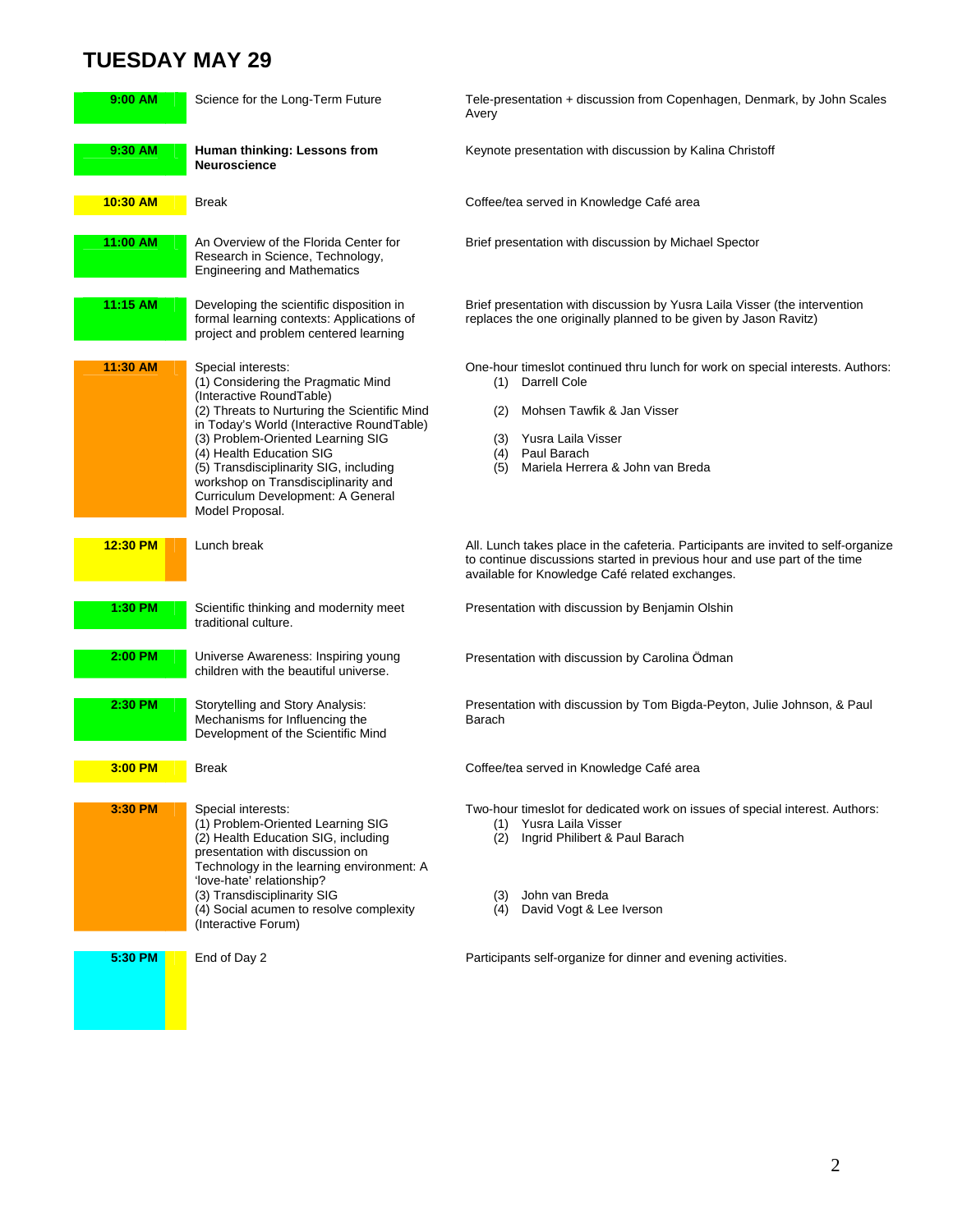## **WEDNESDAY MAY 30**

| 9:00 AM  | For the love of science: Reaching out to<br>the as yet unreached                                                                                                                                                                                                                                                                                                                                                                                                                                          | Tele-presentation + discussion from Pisa, Italy, by Roy McWeeny, with the<br>participation form behind the table of Angel Sanz and Jan Visser                                                                                              |
|----------|-----------------------------------------------------------------------------------------------------------------------------------------------------------------------------------------------------------------------------------------------------------------------------------------------------------------------------------------------------------------------------------------------------------------------------------------------------------------------------------------------------------|--------------------------------------------------------------------------------------------------------------------------------------------------------------------------------------------------------------------------------------------|
| 9:30 AM  | Towards a transdisciplinary hermeneutics:<br>A new way of building the scientific mind<br>for learning in the perspective of complex<br>and long-term change                                                                                                                                                                                                                                                                                                                                              | Presentation with discussion by John van Breda (with possible references to<br>the work so far of the Transdisciplinarity SIG)                                                                                                             |
| 10:00 AM | The right of pre-school children to<br>developing a scientific mind                                                                                                                                                                                                                                                                                                                                                                                                                                       | Presentation with discussion by Faiza Hussein Abd Alla                                                                                                                                                                                     |
| 10:30 AM | <b>Break</b>                                                                                                                                                                                                                                                                                                                                                                                                                                                                                              | Coffee/tea served in Knowledge Café area                                                                                                                                                                                                   |
| 11:00 AM | Scientific mind, critical mind and<br>complexity: Learning from a scientist's life<br>history                                                                                                                                                                                                                                                                                                                                                                                                             | Presentation with discussion by Michel Alhadeff-Jones                                                                                                                                                                                      |
| 11:30 AM | Special interests:<br>(1) Problem-Oriented Learning SIG<br>(2) Health Education SIG<br>(3) Transdisciplinarity SIG<br>(4) The scientific mind: Revisiting the<br>construct (Interactive RoundTable)<br>(5) Scientific Creativity in Light of Artistic<br>Spirit: A Literature Review on the<br>Concepts of Intuition and Beauty<br>(Presentation + Interactive RoundTable)<br>(6) The role of science education in<br>forming Developed Cognitive Skills (DCS)<br>(Presentation + Interactive RoundTable) | One-hour timeslot continued thru lunch for work on special interests. Authors:<br>(1) Yusra Laila Visser<br>(2)<br>Paul Barach<br>(3)<br>John van Breda<br>Jan Visser<br>(4)<br>Krista Fogel<br>(5)<br>Anda Zeidmane & Anna Vintere<br>(6) |
| 12:30 PM | Lunch break                                                                                                                                                                                                                                                                                                                                                                                                                                                                                               | All. Lunch takes place in the cafeteria. Participants are invited to self-organize<br>to continue discussions started in previous hour and use part of the time<br>available for Knowledge Café related exchanges.                         |
| 1:30 PM  | Research on how school is nurturing<br>the anti-scientific mind and how this<br>can be changed                                                                                                                                                                                                                                                                                                                                                                                                            | Keynote presentation with discussion (via videoconferencing with Washington,<br>DC) by Carl Wieman                                                                                                                                         |
| 2:45 PM  | The brain as a story teller/story reviser:<br>Learning/doing by observing/creating                                                                                                                                                                                                                                                                                                                                                                                                                        | Presentation with discussion by Paul Grobstein                                                                                                                                                                                             |
| 3:15 PM  | <b>Break</b>                                                                                                                                                                                                                                                                                                                                                                                                                                                                                              | Coffee/tea served in Knowledge Café area. May, at the discretion of those<br>who adhere to special interests pursued during the subsequent timeslot, be<br>combined with those activities.                                                 |
| 3:45 PM  | Special interests:<br>(1) Problem-Oriented Learning SIG<br>(2) Health Education SIG<br>(3) Transdisciplinarity SIG<br>(4) Automated muses: A semiotic &<br>philogenetic approach (Workshop)                                                                                                                                                                                                                                                                                                               | Almost two-hour timeslot for work on issues of special interest. Authors:<br>(1) Yusra Laila Visser<br>Paul Barach<br>(2)<br>John van Breda<br>(3)<br>Mara Martin & David Vogt<br>(4)                                                      |
| 5:30 PM  | Preparation for attending conference<br>dinner at Granville Island Hotel (casual)                                                                                                                                                                                                                                                                                                                                                                                                                         | Relax                                                                                                                                                                                                                                      |
| 6:00 PM  | Reception and buffet dinner at Granville<br><b>Island Hotel</b>                                                                                                                                                                                                                                                                                                                                                                                                                                           | Enjoy the dinner and the conversation. The buffet dinner is preceded by drinks<br>from 6 to 6:30 pm (non-alcoholic fruit punch as well as champagne punch).                                                                                |
| ??????   | End of Day 3                                                                                                                                                                                                                                                                                                                                                                                                                                                                                              |                                                                                                                                                                                                                                            |